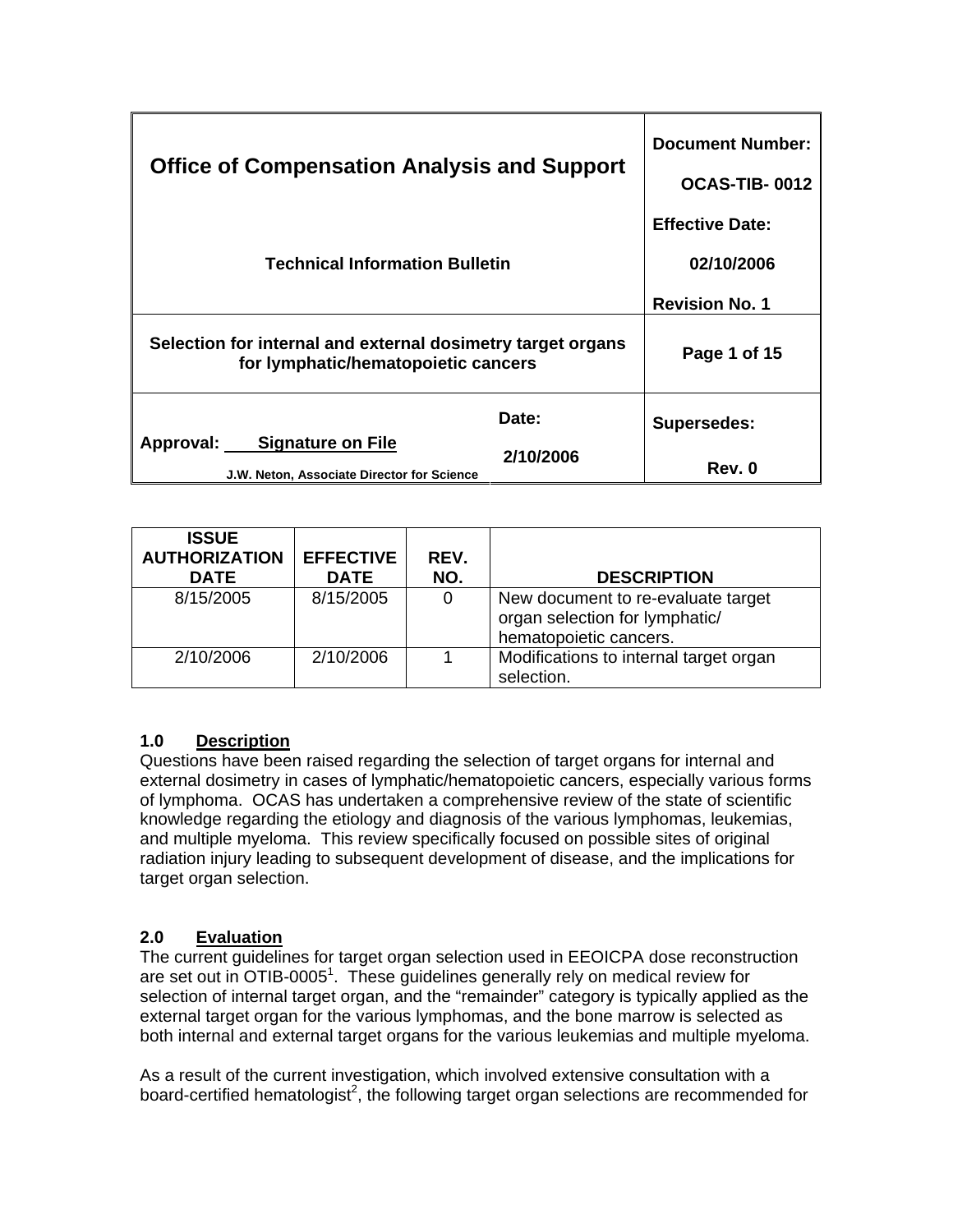| Effective Date: $2/10/2006$ | Revision No. 1 | <b>Procedure No.</b>       | Page 2 of 15 |
|-----------------------------|----------------|----------------------------|--------------|
|                             |                | $\overline{OCAS-TIB-0012}$ |              |

radionuclide uptakes via ingestion and inhalation. Radionuclide intakes via wounds require special consideration, and the target organ selections recommended in this TIB should be explicitly evaluated to ensure appropriateness in such cases.

|            |                                | <b>Internal Target</b> |                              |
|------------|--------------------------------|------------------------|------------------------------|
| <b>ICD</b> | <b>Cancer code explanation</b> | Organ                  | <b>External Target Organ</b> |
| 200        | LYMPHOSARC/RETICULOSARC        | LN(TH)                 | <b>Thyroid</b>               |
| 200.0      | <b>RETICULOSARCOMA</b>         | LN(TH)                 | <b>Thyroid</b>               |
| 200.00     | RETCLSRC UNSPEC EXT ORG        | LN(TH)                 | <b>Thyroid</b>               |
| 200.01     | RETICULOSARCOMA HEAD           | LN(ET)                 | Thyroid                      |
| 200.02     | RETICULOSARCOMA THORAX         | LN(TH)                 | Lung                         |
| 200.03     | RETICULOSARCOMA ABDOM          | <b>HNMO</b>            | Stomach                      |
| 200.04     | RETICULOSARCOMA AXILLA         | LN(TH)                 | Lung                         |
| 200.05     | RETICULOSARCOMA INGUIN         | <b>HNMO</b>            | <b>Bladder</b>               |
| 200.06     | RETICULOSARCOMA PELVIC         | <b>HNMO</b>            | <b>Bladder</b>               |
| 200.07     | RETICULOSARCOMA SPLEEN         | Spleen                 | Stomach                      |
| 200.08     | RETICULOSARCOMA MULT           | LN(TH)                 | Thyroid                      |
| 200.1      | LYMPHOSARCOMA                  | LN(TH)                 | <b>Thyroid</b>               |
| 200.10     | LYMPHSRC UNSPEC EXT ORG        | LN(TH)                 | Thyroid                      |
| 200.11     | LYMPHOSARCOMA HEAD             | LN(ET)                 | Thyroid                      |
| 200.12     | LYMPHOSARCOMA THORAX           | LN(TH)                 | Lung                         |
| 200.13     | LYMPHOSARCOMA ABDOM            | <b>HNMO</b>            | Stomach                      |
| 200.14     | LYMPHOSARCOMA AXILLA           | LN(TH)                 | Lung                         |
| 200.15     | LYMPHOSARCOMA INGUIN           | <b>HNMO</b>            | <b>Bladder</b>               |
| 200.16     | LYMPHOSARCOMA PELVIC           | <b>HNMO</b>            | <b>Bladder</b>               |
| 200.17     | LYMPHOSARCOMA SPLEEN           | Spleen                 | Stomach                      |
| 200.18     | LYMPHOSARCOMA MULT             | LN(TH)                 | Thyroid                      |

## **Table 1: ICD 200 – 200.18**

 $LN(TH) =$  lymph nodes, thoracic  $LN(ET) =$  lymph nodes, extrathoracic

HNMO = highest nonmetabolic organ

These cancers involve the cells that make up the lymph nodes themselves. The site of occurrence is the most likely site of the original radiation injury.

Therefore, for internal target organ, the highest non-metabolic organ (HNMO) is the most plausible choice. There are three exceptions: cancers occurring in the thorax, head, and spleen. Lymph nodes in the thorax and head are specifically modeled [LN(TH) and LN(ET), respectively]. The spleen is a specifically modeled organ, and should therefore be selected for cancers in this group occurring there.

For external target organ, specifically modeled surrogate organs are selected for cancers occurring in particular regions of the body. The most appropriate surrogate is chosen based primarily on anatomical location. When location alone is not sufficient to select a target (*i.e.* when more than one possible surrogate is available based on location), the surrogate with the highest dose conversion factor was chosen. The possible surrogate organs included in each region of the body are (most appropriate surrogate organ listed in **bold**): (1) head [eye, thymus, **thyroid**] (2) thorax [breast, esophagus, **lung**] (3) abdomen [colon, liver, **stomach**] (4) axilla [**lung**] (5) inguinal [**bladder**, testes] (6) pelvic [**bladder,** ovaries, uterus] (7) spleen [liver, **stomach**]. For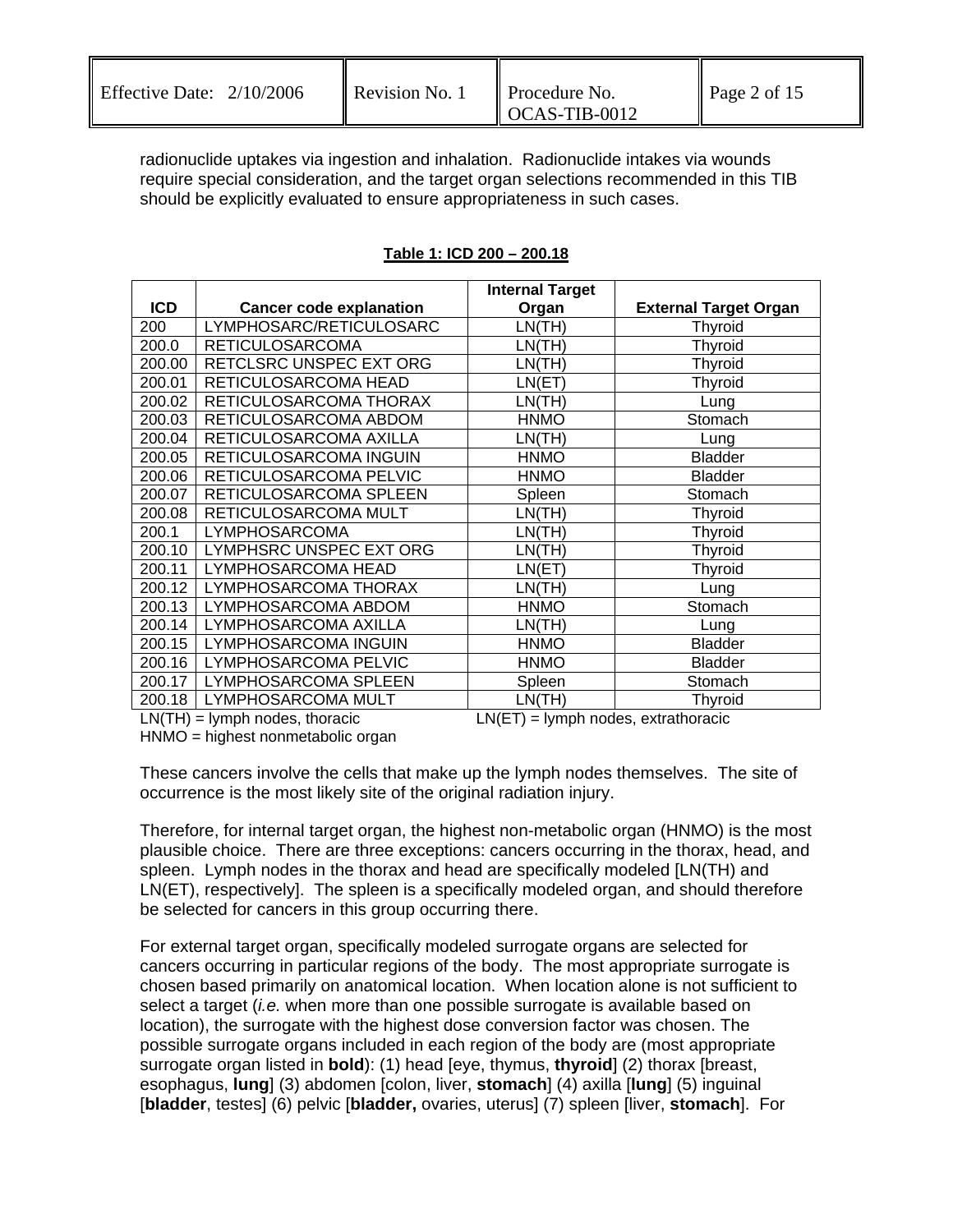| <b>Effective Date:</b> | 2/10/2006 |
|------------------------|-----------|
|------------------------|-----------|

cancers where no specific site is identified, the thyroid was chosen as the most claimantfavorable target organ.

|            |                                   | <b>Internal Target</b> |                              |
|------------|-----------------------------------|------------------------|------------------------------|
| <b>ICD</b> | <b>Cancer code explanation</b>    | Organ                  | <b>External Target Organ</b> |
| 200.2      | <b>BURKITT'S TUMOR/LYMPHOMA</b>   | LN(TH)                 | Lung                         |
|            | <b>BURKITT'S TUMOR UNSPEC EXT</b> |                        |                              |
| 200.20     | <b>ORG</b>                        | LN(TH)                 | Lung                         |
| 200.21     | <b>BURKITT'S TUMOR HEAD</b>       | LN(TH)                 | Lung                         |
| 200.22     | <b>BURKITT'S TUMOR THORAX</b>     | LN(TH)                 | Lung                         |
| 200.23     | <b>BURKITT'S TUMOR ABDOM</b>      | LN(TH)                 | Lung                         |
| 200.24     | <b>BURKITT'S TUMOR AXILLA</b>     | LN(TH)                 | Lung                         |
| 200.25     | <b>BURKITT'S TUMOR INGUIN</b>     | LN(TH)                 | Lung                         |
| 200.26     | <b>BURKITT'S TUMOR PELVIC</b>     | LN(TH)                 | Lung                         |
| 200.27     | <b>BURKITT'S TUMOR SPLEEN</b>     | LN(TH)                 | Lung                         |
| 200.28     | <b>BURKITT'S TUMOR MULT</b>       | LN(TH)                 | Lung                         |

### **Table 2: ICD 200.2 – 200.28**

These are B-cell lymphomas. As such, the site of occurrence is not necessarily the site of original radiation injury. Furthermore, the site listed may not actually be the site of occurrence. Rather, it is common to list the site of the biopsy, which is selected based on convenience and ease of access, rather than the site of primary involvement.

The main reason for selecting thoracic lymph nodes as the target organ for internal exposures and lung as the target for external exposures is that due to the insoluble nature of many of the radionuclides energy employees could inhale, the dose to thoracic lymph nodes is typically higher than the dose to other organs, and this represents a plausible target organ choice.

### **Table 3: ICD 200.8 – 200.88**

|        |                                | <b>Internal Target</b> |                              |
|--------|--------------------------------|------------------------|------------------------------|
| ICD.   | <b>Cancer code explanation</b> | Organ                  | <b>External Target Organ</b> |
| 200.8  | MIXED LYMPHOSARCOMA            | LN(TH)                 | Thyroid                      |
| 200.80 | OTHER VARN UNSPEC EXT ORG      | LN(TH)                 | <b>Thyroid</b>               |
| 200.81 | MIXED LYMPHOSARC HEAD          | LN(ET)                 | <b>Thyroid</b>               |
| 200.82 | MIXED LYMPHOSARC THORAX        | LN(TH)                 | Lung                         |
| 200.83 | MIXED LYMPHOSARC ABDOM         | <b>HNMO</b>            | Stomach                      |
| 200.84 | MIXED LYMPHOSARC AXILLA        | LN(TH)                 | Lung                         |
| 200.85 | MIXED LYMPHOSARC INGUIN        | <b>HNMO</b>            | <b>Bladder</b>               |
| 200.86 | MIXED LYMPHOSARC PELVIC        | <b>HNMO</b>            | <b>Bladder</b>               |
| 200.87 | MIXED LYMPHOSARC SPLEEN        | Spleen                 | Stomach                      |
| 200.88 | MIXED LYMPHOSARC MULT          | LN(TH)                 | <b>Thyroid</b>               |

These cancers involve the cells that make up the lymph nodes themselves. The site of occurrence is the most likely site of the original radiation injury.

Therefore, for internal target organ, the highest non-metabolic organ (HNMO) is the most plausible choice. There are three exceptions: cancers occurring in the thorax, head, and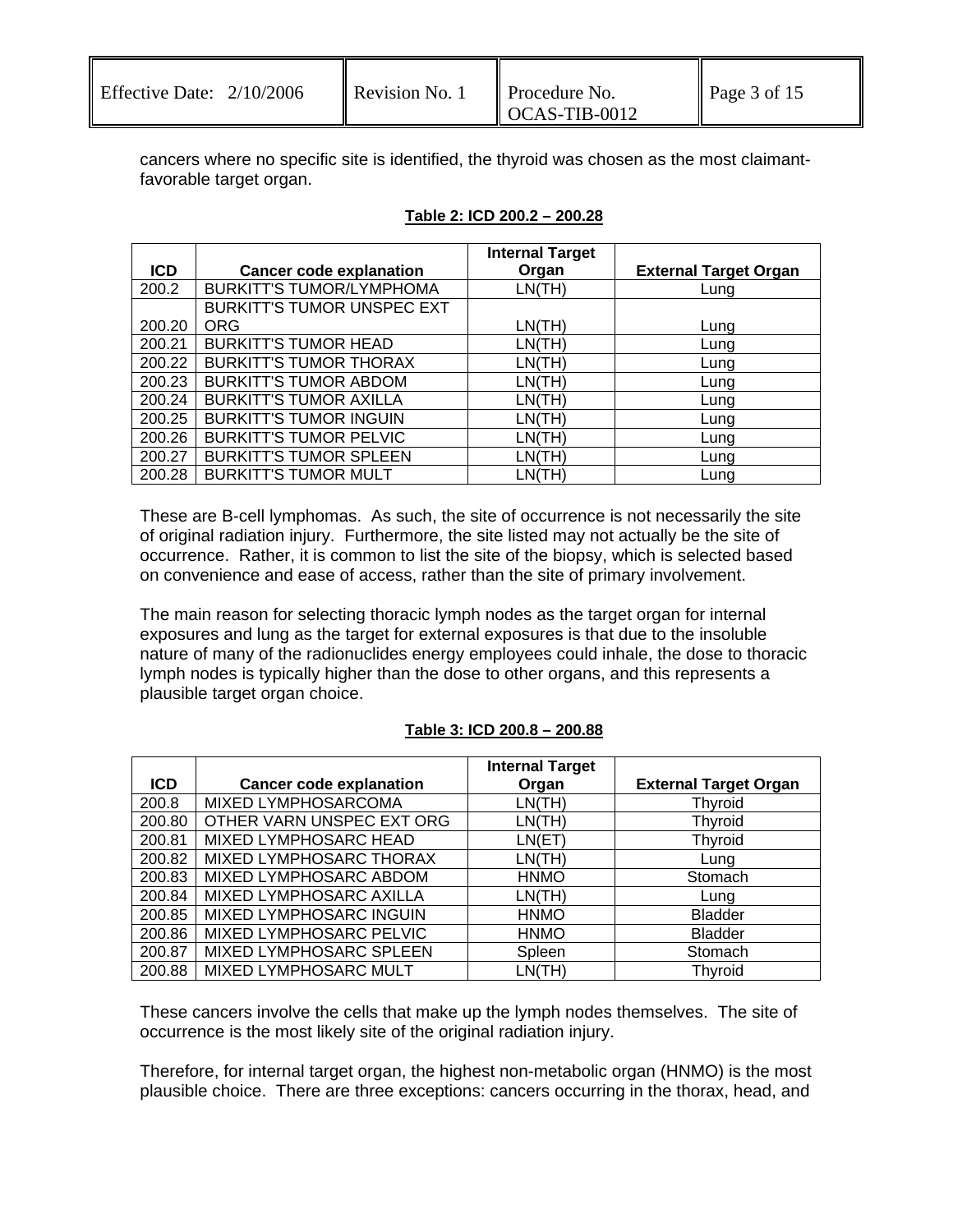| Effective Date: $2/10/2006$ | Revision No. 1 | <b>Procedure No.</b>   |              |
|-----------------------------|----------------|------------------------|--------------|
|                             |                |                        | Page 4 of 15 |
|                             |                | $\text{OCAS-TIB-}0012$ |              |

spleen. Lymph nodes in the thorax and head are specifically modeled [LN(TH) and LN(ET), respectively]. The spleen is a specifically modeled organ, and should therefore be selected for cancers in this group occurring there.

For external target organ, specifically modeled surrogate organs are selected for cancers occurring in particular regions of the body. The most appropriate surrogate is chosen based primarily on anatomical location. When location alone is not sufficient to select a target (*i.e.* when more than one possible surrogate is available based on location), the surrogate with the highest dose conversion factor was chosen. The possible surrogate organs included in each region of the body are (most appropriate surrogate organ listed in **bold**): (1) head [eye, thymus, **thyroid**] (2) thorax [breast, esophagus, **lung**] (3) abdomen [colon, liver, **stomach**] (4) axilla [**lung**] (5) inguinal [**bladder**, testes] (6) pelvic [**bladder,** ovaries, uterus] (7) spleen [liver, **stomach**]. For cancers where no specific site is identified, the thyroid was chosen as the most claimantfavorable target organ.

|                    |                                 | <b>Internal Target</b> |                              |
|--------------------|---------------------------------|------------------------|------------------------------|
| <b>ICD</b>         | <b>Cancer code explanation</b>  | Organ                  | <b>External Target Organ</b> |
| $\overline{201}$   | <b>HODGKIN'S DISEASE</b>        | LN(TH)                 | Thyroid                      |
| 201.0              | HODGKIN'S PARAGRANULOMA         | LN(TH)                 | Thyroid                      |
|                    | HODGKINS PARAGRANULOMA          | LN(TH)                 | Thyroid                      |
| 201.00             | <b>UNSPEC EXT ORG</b>           |                        |                              |
| 201.01             | HODGKINS PARAGRAN HEAD          | LN(ET)                 | Thyroid                      |
| 201.02             | HODGKINS PARAGRAN THORAX        | LN(TH)                 | Lung                         |
| 201.03             | HODGKINS PARAGRAN ABDOM         | <b>HNMO</b>            | Stomach                      |
| 201.04             | HODGKINS PARAGRAN AXILLA        | LN(TH)                 | Lung                         |
| 201.05             | HODGKINS PARAGRAN INGUIN        | <b>HNMO</b>            | <b>Bladder</b>               |
| 201.06             | <b>HODGKINS PARAGRAN PELVIC</b> | <b>HNMO</b>            | <b>Bladder</b>               |
| 201.07             | HODGKINS PARAGRAN SPLEEN        | Spleen                 | Stomach                      |
| 201.08             | HODGKINS PARAGRAN MULT          | LN(TH)                 | Thyroid                      |
| 201.1              | <b>HODGKIN'S GRANULOMA</b>      | LN(TH)                 | Thyroid                      |
|                    | HODGKINS GRANULOM UNSPEC        | LN(TH)                 | Thyroid                      |
| 201.10             | <b>EXT ORG</b>                  |                        |                              |
| 201.11             | <b>HODGKINS GRANULOM HEAD</b>   | LN(ET)                 | Thyroid                      |
| 201.12             | HODGKINS GRANULOM THORAX        | LN(TH)                 | Lung                         |
| 201.13             | <b>HODGKINS GRANULOM ABDOM</b>  | <b>HNMO</b>            | Stomach                      |
| 201.14             | HODGKINS GRANULOM AXILLA        | LN(TH)                 | Lung                         |
| 201.15             | <b>HODGKINS GRANULOM INGUIN</b> | <b>HNMO</b>            | <b>Bladder</b>               |
| 201.16             | <b>HODGKINS GRANULOM PELVIC</b> | <b>HNMO</b>            | <b>Bladder</b>               |
| 201.17             | HODGKINS GRANULOM SPLEEN        | Spleen                 | Stomach                      |
| 201.18             | HODGKINS GRANULOM MULT          | LN(TH)                 | <b>Thyroid</b>               |
| $201.\overline{2}$ | <b>HODGKIN'S SARCOMA</b>        | LN(TH)                 | Thyroid                      |
|                    | HODGKINS SRC UNSPEC EXT         | LN(TH)                 | Thyroid                      |
| 201.20             | <b>ORG</b>                      |                        |                              |
| 201.21             | HODGKINS SARCOMA HEAD           | LN(ET)                 | <b>Thyroid</b>               |
| 201.22             | HODGKINS SARCOMA THORAX         | LN(TH)                 | Lung                         |
| 201.23             | HODGKINS SARCOMA ABDOM          | <b>HNMO</b>            | Stomach                      |
| 201.24             | <b>HODGKINS SARCOMA AXILLA</b>  | LN(TH)                 | Lung                         |

#### **Table 4: ICD 201 – 201.98**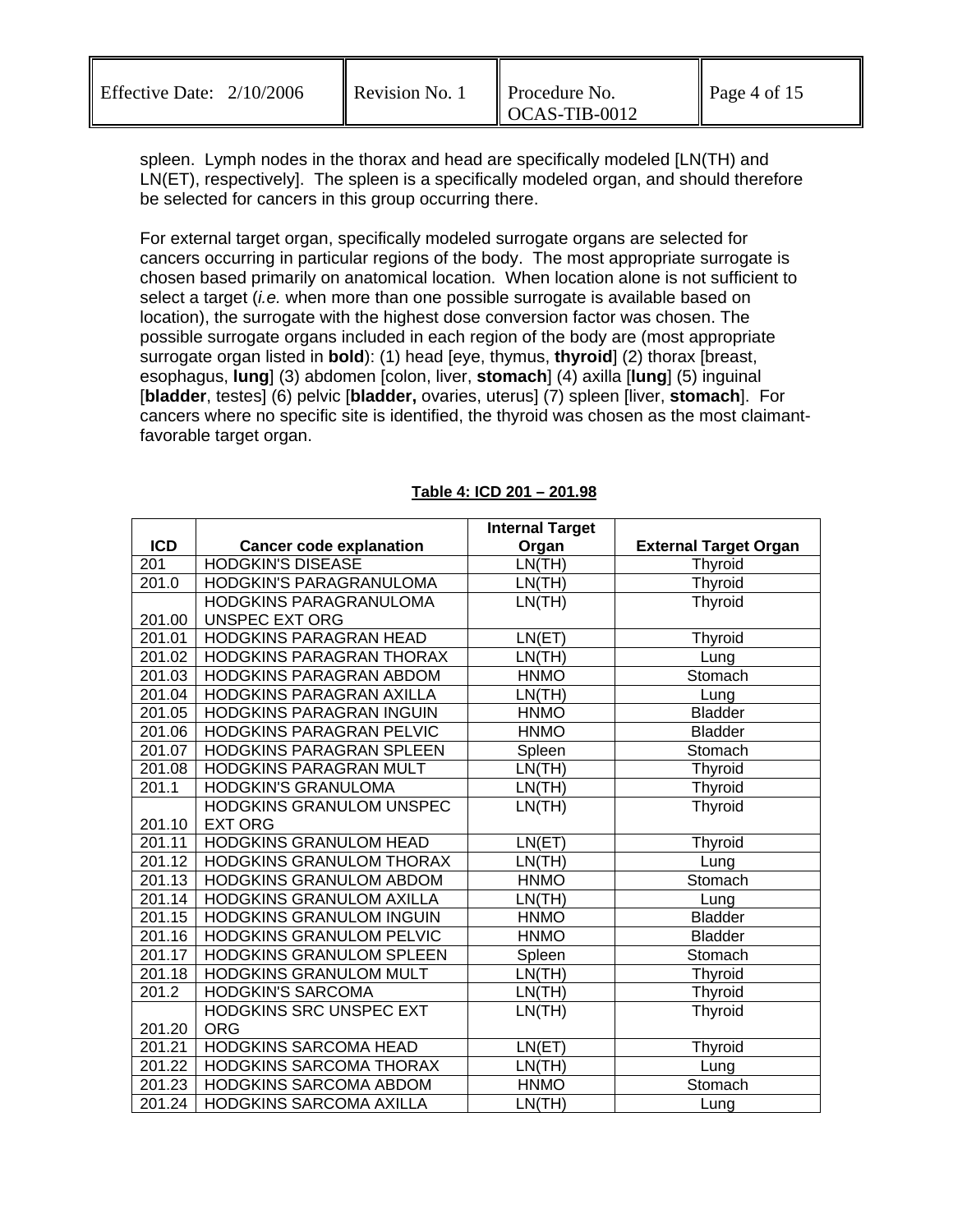| 201.25           | HODGKINS SARCOMA INGUIN                              | <b>HNMO</b>                | <b>Bladder</b>         |
|------------------|------------------------------------------------------|----------------------------|------------------------|
| 201.26           | HODGKINS SARCOMA PELVIC                              | <b>HNMO</b>                | <b>Bladder</b>         |
| 201.27           | HODGKINS SARCOMA SPLEEN                              | Spleen                     | Stomach                |
| 201.28           | HODGKINS SARCOMA MULT                                | LN(TH)                     | <b>Thyroid</b>         |
| 201.4            | HODGKINS LYMPH-HISTIOCYT                             | LN(TH)                     | Thyroid                |
| 201.40           | LYM-HST UNSPEC EXT ORGN                              | LN(TH)                     | Thyroid                |
| 201.41           | HODGKINS LYMPH-HISTIO HEAD                           | LN(ET)                     | Thyroid                |
|                  | <b>HODGKINS LYMPH-HISTIO</b>                         | LN(TH)                     | Lung                   |
| 201.42           | <b>THORAX</b>                                        |                            |                        |
|                  | <b>HODGKINS LYMPH-HISTIO</b>                         | <b>HNMO</b>                | Stomach                |
| 201.43           | <b>ABDOM</b>                                         |                            |                        |
|                  | <b>HODGKINS LYMPH-HISTIO</b>                         | LN(TH)                     | Lung                   |
| 201.44           | <b>AXILLA</b>                                        |                            |                        |
|                  | <b>HODGKINS LYMPH-HISTIO</b>                         | <b>HNMO</b>                | <b>Bladder</b>         |
| 201.45           | <b>INGUIN</b>                                        |                            |                        |
|                  | <b>HODGKINS LYMPH-HISTIO</b>                         | <b>HNMO</b>                | <b>Bladder</b>         |
| 201.46           | PELVIC                                               |                            |                        |
|                  | <b>HODGKINS LYMPH-HISTIO</b>                         | Spleen                     | Stomach                |
| 201.47           | <b>SPLEEN</b><br>HODGKINS LYMPH-HISTIO MULT          |                            |                        |
| 201.48<br>201.5  | HODGKINS NODULAR SCLEROS                             | LN(TH)                     | Thyroid                |
|                  | NODULAR SCLEROS UNSPEC                               | LN(TH)<br>LN(TH)           | <b>Thyroid</b>         |
| 201.50           | <b>EXT ORG</b>                                       |                            | Thyroid                |
|                  | <b>HODGKINS NODUL SCLERO</b>                         | LN(ET)                     | Thyroid                |
| 201.51           | <b>HEAD</b>                                          |                            |                        |
|                  | <b>HODGKINS NODUL SCLERO</b>                         | LN(TH)                     | Lung                   |
| 201.52           | <b>THORAX</b>                                        |                            |                        |
|                  | <b>HODGKINS NODUL SCLERO</b>                         | <b>HNMO</b>                | Stomach                |
| 201.53           | <b>ABDOM</b>                                         |                            |                        |
|                  | <b>HODGKINS NODUL SCLERO</b>                         | LN(TH)                     | Lung                   |
| 201.54           | <b>AXILLA</b>                                        |                            |                        |
|                  | <b>HODGKINS NODUL SCLERO</b>                         | <b>HNMO</b>                | <b>Bladder</b>         |
| 201.55           | <b>INGUIN</b>                                        |                            |                        |
|                  | <b>HODGKINS NODUL SCLERO</b>                         | <b>HNMO</b>                | <b>Bladder</b>         |
| 201.56           | <b>PELVIC</b>                                        |                            |                        |
|                  | HODGKINS NODUL SCLERO                                | Spleen                     | Stomach                |
| 201.57           | <b>SPLEEN</b>                                        |                            |                        |
|                  | <b>HODGKINS NODUL SCLERO</b>                         | LN(TH)                     | Thyroid                |
| 201.58           | <b>MULT</b>                                          |                            |                        |
| 201.6            | HODGKINS MIX CELLULARITY                             | LN(TH)                     | <b>Thyroid</b>         |
| 201.60           | MXD CELR UNSPEC EXT ORG                              | LN(TH)                     | <b>Thyroid</b>         |
| 201.61           | HODGKINS MIX CELL HEAD                               | LN(ET)                     | <b>Thyroid</b>         |
| 201.62           | HODGKINS MIX CELL THORAX                             | LN(TH)                     | Lung                   |
| 201.63           | HODGKINS MIX CELL ABDOM                              | <b>HNMO</b>                | Stomach                |
| 201.64           | HODGKINS MIX CELL AXILLA                             | LN(TH)                     | Lung<br><b>Bladder</b> |
| 201.65           | HODGKINS MIX CELL INGUIN<br>HODGKINS MIX CELL PELVIC | <b>HNMO</b><br><b>HNMO</b> | <b>Bladder</b>         |
| 201.66<br>201.67 | HODGKINS MIX CELL SPLEEN                             | Spleen                     | Stomach                |
| 201.68           | HODGKINS MIX CELL MULT                               | LN(TH)                     | Thyroid                |
| 201.7            | HODG LYMPHOCYTIC DEPLET                              | <b>HNMO</b>                | <b>Thyroid</b>         |
| 201.70           | LYM DPLT UNSPEC EXT ORG                              | LN(TH)                     | <b>Thyroid</b>         |
| 201.71           | HODGKINS LYMPH DEPLET HEAD                           | LN(ET)                     | <b>Thyroid</b>         |
|                  |                                                      |                            |                        |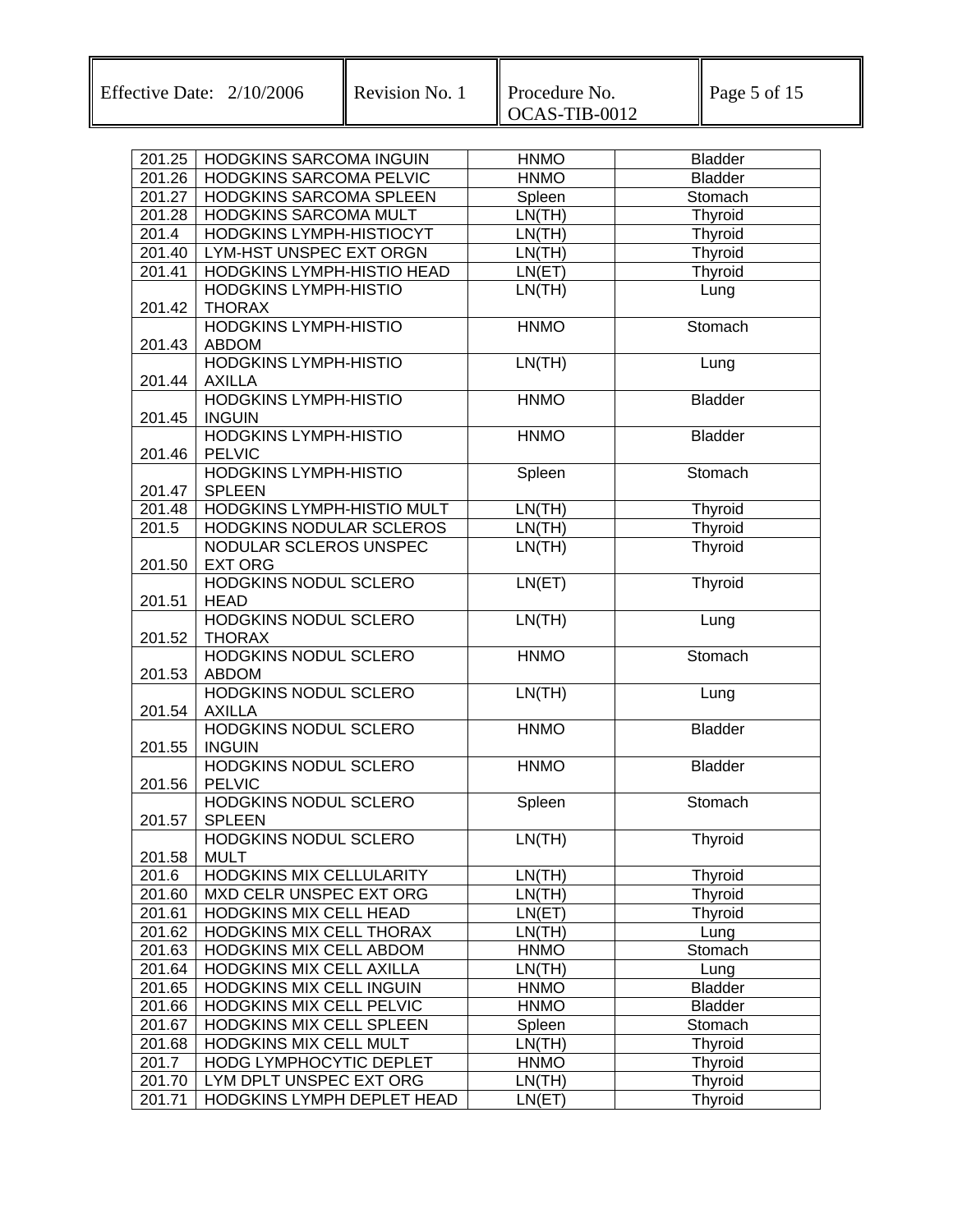Effective Date:  $2/10/2006$  Revision No. 1 Procedure No.

| Revision No. |
|--------------|
|              |

|        | <b>HODGKINS LYMPH DEPLET</b>   | LN(TH)      | Lung           |
|--------|--------------------------------|-------------|----------------|
| 201.72 | <b>THORAX</b>                  |             |                |
|        | <b>HODGKINS LYMPH DEPLET</b>   | <b>HNMO</b> | Stomach        |
| 201.73 | <b>ABDOM</b>                   |             |                |
|        | HODGKINS LYMPH DEPLET          | LN(TH)      | Lung           |
| 201.74 | AXILLA                         |             |                |
|        | <b>HODGKINS LYMPH DEPLET</b>   | <b>HNMO</b> | <b>Bladder</b> |
| 201.75 | <b>INGUIN</b>                  |             |                |
|        | <b>HODGKINS LYMPH DEPLET</b>   | <b>HNMO</b> | <b>Bladder</b> |
| 201.76 | <b>PELVIC</b>                  |             |                |
|        | HODGKINS LYMPH DEPLET          | Spleen      | Stomach        |
| 201.77 | <b>SPLEEN</b>                  |             |                |
| 201.78 | HODGKINS LYMPH DEPLET MULT     | LN(TH)      | <b>Thyroid</b> |
| 201.9  | <b>HODGKINS DISEASE NOS</b>    | LN(TH)      | <b>Thyroid</b> |
|        | <b>HDGK DISEASE UNSPEC EXT</b> | LN(TH)      | <b>Thyroid</b> |
| 201.90 | ORG                            |             |                |
| 201.91 | HODGKINS DISEASE NOS HEAD      | LN(ET)      | Thyroid        |
|        | <b>HODGKINS DISEASE NOS</b>    | LN(TH)      | Lung           |
| 201.92 | <b>THORAX</b>                  |             |                |
| 201.93 | HODGKINS DISEASE NOS ABDOM     | <b>HNMO</b> | Stomach        |
| 201.94 | HODGKINS DISEASE NOS AXILLA    | LN(TH)      | Lung           |
| 201.95 | HODGKINS DISEASE NOS INGUIN    | <b>HNMO</b> | <b>Bladder</b> |
| 201.96 | HODGKINS DISEASE NOS PELVIC    | <b>HNMO</b> | <b>Bladder</b> |
|        | <b>HODGKINS DISEASE NOS</b>    | Spleen      | Stomach        |
| 201.97 | <b>SPLEEN</b>                  |             |                |
| 201.98 | HODGKINS DISEASE NOS MULT      | LN(TH)      | <b>Thyroid</b> |

Hodgkin's disease is lymphoma that is thought to originate in a particular lymph node, then spreads to adjacent lymph nodes. The site of occurrence is the most likely site of the original radiation injury.

Therefore, for internal target organ, the highest non-metabolic organ (HNMO) is the most plausible choice. There are three exceptions: cancers occurring in the thorax, head, and spleen. Lymph nodes in the thorax and head are specifically modeled [LN(TH) and LN(ET), respectively]. The spleen is a specifically modeled organ, and should therefore be selected for cancers in this group occurring there.

For external target organ, specifically modeled surrogate organs are selected for cancers occurring in particular regions of the body. The most appropriate surrogate is chosen based primarily on anatomical location. When location alone is not sufficient to select a target (*i.e.* when more than one possible surrogate is available based on location), the surrogate with the highest dose conversion factor was chosen. The possible surrogate organs included in each region of the body are (most appropriate surrogate organ listed in **bold**): (1) head [eye, thymus, **thyroid**] (2) thorax [breast, esophagus, **lung**] (3) abdomen [colon, liver, **stomach**] (4) axilla [**lung**] (5) inguinal [**bladder**, testes] (6) pelvic [**bladder,** ovaries, uterus] (7) spleen [liver, **stomach**]. For cancers where no specific site is identified, the thyroid was chosen as the most claimantfavorable target organ.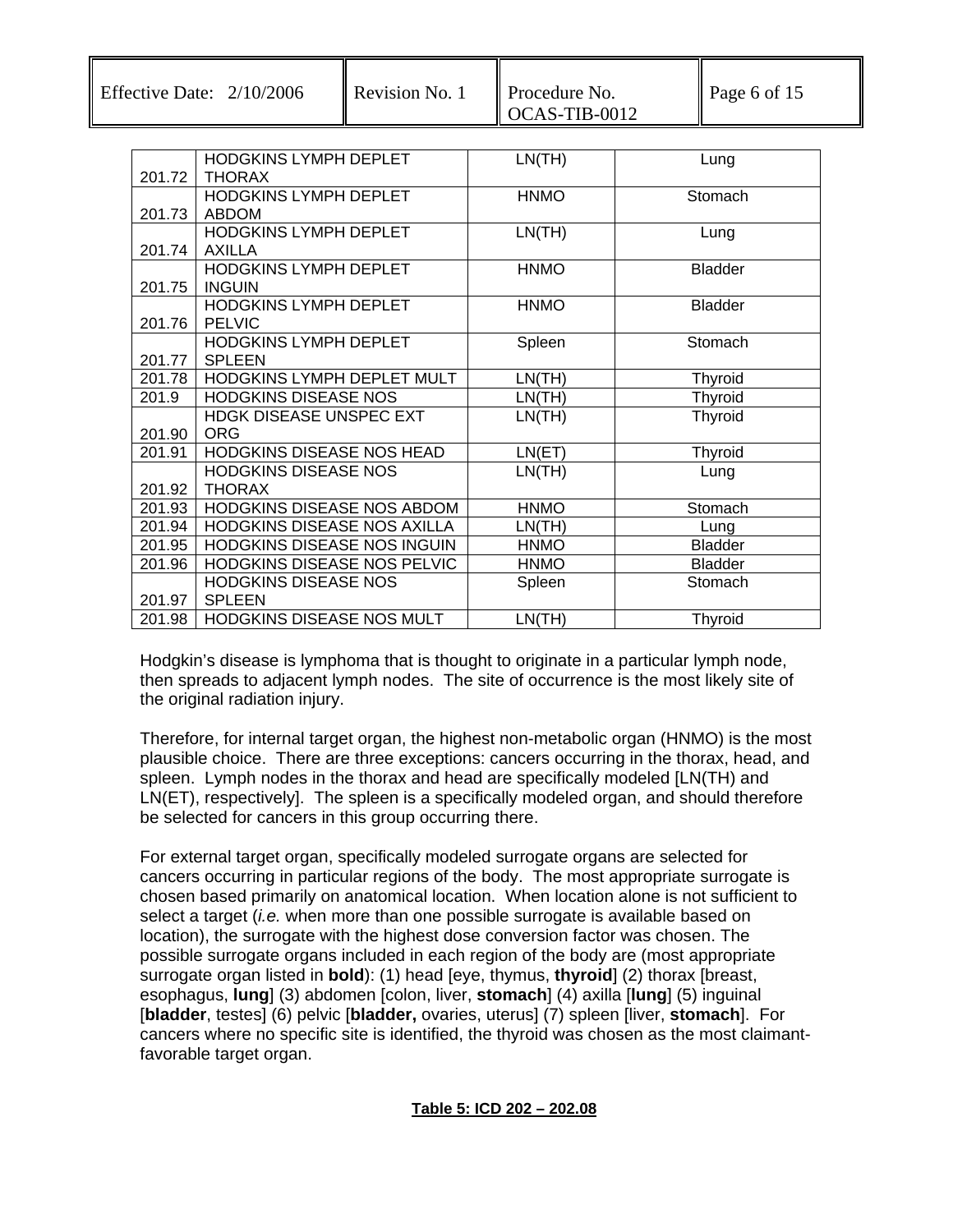|            |                                | <b>Internal Target</b> |                              |
|------------|--------------------------------|------------------------|------------------------------|
| <b>ICD</b> | <b>Cancer code explanation</b> | Organ                  | <b>External Target Organ</b> |
|            | <b>OTHER MALIG NEO</b>         | LN(TH)                 | Thymus/Lung                  |
| 202        | LYMPH/HISTIO                   |                        |                              |
| 202.0      | NODULAR LYMPHOMA               | LN(TH)                 | Thymus/Lung                  |
|            | NODULAR LYM UNSPEC EXT         | LN(TH)                 | Thymus/Lung                  |
| 202.00     | <b>ORG</b>                     |                        |                              |
| 202.01     | NODULAR LYMPHOMA HEAD          | LN(TH)                 | Thymus/Lung                  |
| 202.02     | NODULAR LYMPHOMA THORAX        | LN(TH)                 | Thymus/Lung                  |
| 202.03     | NODULAR LYMPHOMA ABDOM         | LN(TH)                 | Thymus/Lung                  |
| 202.04     | NODULAR LYMPHOMA AXILLA        | LN(TH)                 | Thymus/Lung                  |
| 202.05     | NODULAR LYMPHOMA INGUIN        | LN(TH)                 | Thymus/Lung                  |
| 202.06     | NODULAR LYMPHOMA PELVIC        | LN(TH)                 | Thymus/Lung                  |
| 202.07     | NODULAR LYMPHOMA SPLEEN        | LN(TH)                 | Thymus/Lung                  |
| 202.08     | NODULAR LYMPHOMA MULT          | LN(TH)                 | Thymus/Lung                  |

The external target organ should be lung if the lymphoma is known to be a B-cell variety, or thymus if the lymphoma is known to be a T-cell variety or if the variety is unknown.

These are B-cell or T-cell lymphomas. As such, the site of occurrence is not necessarily the site of original radiation injury. Furthermore, the site listed may not actually be the site of initial or most clinically relevant occurrence. Rather, it is common to list the site of the biopsy, which is selected based on convenience and ease of access, rather than the site of primary involvement.

The main reason for selecting thoracic lymph nodes as the target organ for internal exposures and lung as the target for external exposures is that due to the insoluble nature of many of the radionuclides energy employees could inhale, the dose to thoracic lymph nodes is typically higher than the dose to other organs, and this represents a plausible target organ choice.

The thymus is selected as the target organ for external exposures. The main justification for this selection is that the thymus is a plausible site of original radiation injury for T-cell lymphomas. If the cancer is known to be a B-cell lymphoma, the lung is a more plausible choice. However, in the absence of this determination, the thymus is more claimant-favorable (*i.e.* the dose conversion factor, and therefore resultant organ dose, is higher for the thymus than for the lung).

| <b>ICD</b> | <b>Cancer code explanation</b>  | <b>Internal Target</b><br>Organ | <b>External Target Organ</b> |
|------------|---------------------------------|---------------------------------|------------------------------|
| 202.1      | <b>MYCOSIS FUNGOIDES</b>        | Skin                            | Skin                         |
| 202.10     | MYCS FNG UNSPEC EXT ORG         | <b>Skin</b>                     | Skin                         |
| 202.11     | <b>MYCOSIS FUNGOIDES HEAD</b>   | <b>Skin</b>                     | Skin                         |
| 202.12     | <b>MYCOSIS FUNGOIDES THORAX</b> | <b>Skin</b>                     | Skin                         |
| 202.13     | <b>MYCOSIS FUNGOIDES ABDOM</b>  | <b>Skin</b>                     | Skin                         |
| 202.14     | <b>MYCOSIS FUNGOIDES AXILLA</b> | <b>Skin</b>                     | Skin                         |
| 202.15     | <b>MYCOSIS FUNGOIDES INGUIN</b> | <b>Skin</b>                     | Skin                         |
| 202.16     | MYCOSIS FUNGOIDES PELVIC        | Skin                            | Skin                         |

#### **Table 6: ICD 202.1 – 202.18**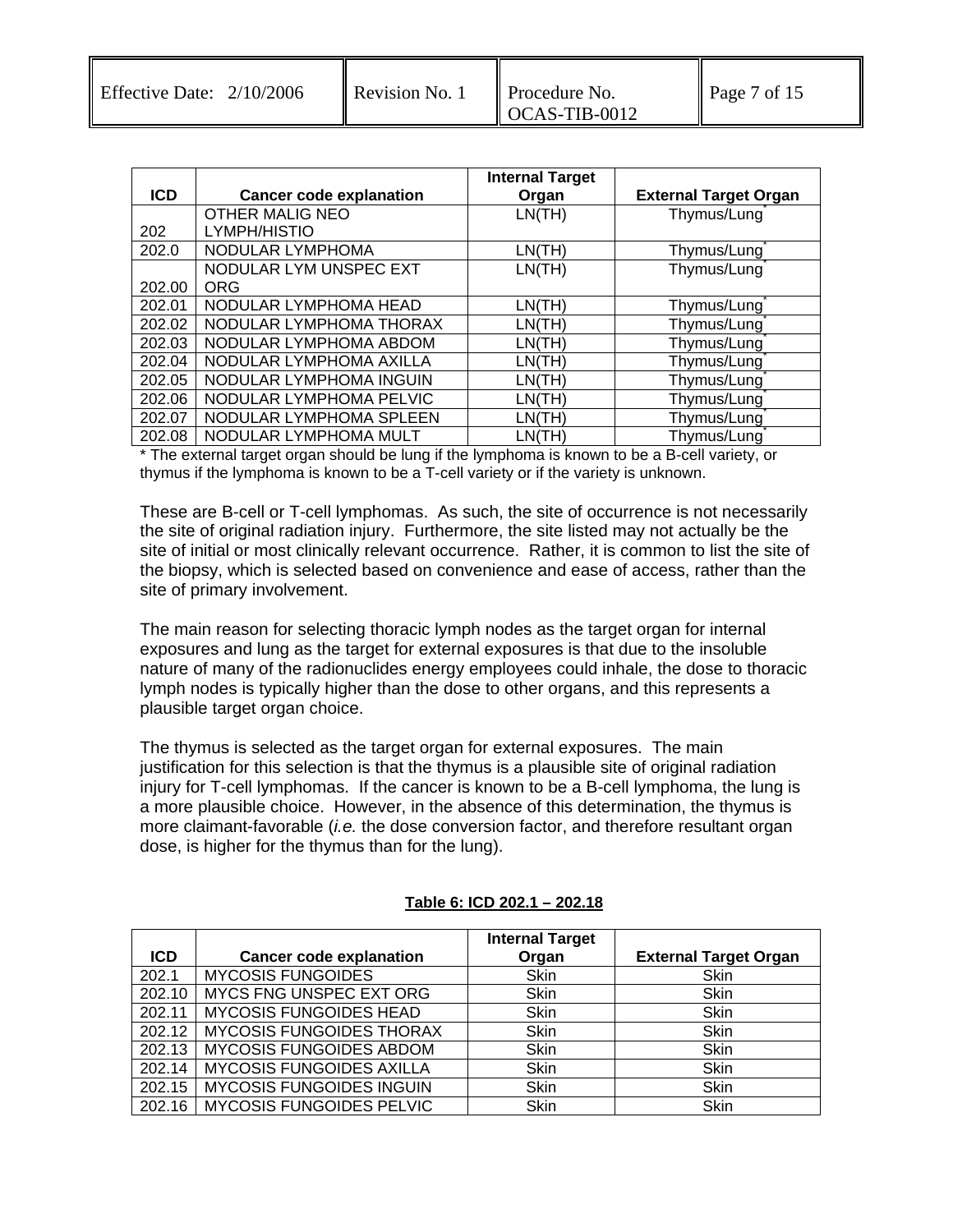| 202.17 | <b>MYCOSIS FUNGOIDES SPLEEN</b> | Skin | Skir |
|--------|---------------------------------|------|------|
| 202.18 | <b>MYCOSIS FUNGOIDES MULT</b>   | Skin | Skin |

Mycosis fungoides is a T-cell lymphoma that arises in the skin. Therefore, the choices of HNMO for internal target organ and skin for external target organ are both reasonable and claimant-favorable.

### **Table 7: ICD 202.2 – 202.28**

|            |                                | <b>Internal Target</b> |                              |
|------------|--------------------------------|------------------------|------------------------------|
| <b>ICD</b> | <b>Cancer code explanation</b> | Organ                  | <b>External Target Organ</b> |
| 202.2      | SEZARY'S DISEASE               | Skin                   | Skin                         |
|            | SZRY DISEASE UNSPEC EXT        |                        |                              |
| 202.20     | <b>ORG</b>                     | Skin                   | Skin                         |
| 202.21     | SEZARY'S DISEASE HEAD          | <b>Skin</b>            | Skin                         |
| 202.22     | SEZARY'S DISEASE THORAX        | <b>Skin</b>            | Skin                         |
| 202.23     | SEZARY'S DISEASE ABDOM         | <b>Skin</b>            | <b>Skin</b>                  |
| 202.24     | SEZARY'S DISEASE AXILLA        | <b>Skin</b>            | Skin                         |
| 202.25     | SEZARY'S DISEASE INGUIN        | <b>Skin</b>            | Skin                         |
| 202.26     | SEZARY'S DISEASE PELVIC        | Skin                   | <b>Skin</b>                  |
| 202.27     | SEZARY'S DISEASE SPLEEN        | <b>Skin</b>            | Skin                         |
| 202.28     | SEZARY'S DISEASE MULT          | Skin                   | Skin                         |

Sezary's disease is the leukemic phase of mycosis fungoides. As such, the precursor to this disease is mycosis fungoides, therefore the target organs appropriate for this condition are those of mycosis fungoides.

#### **Table 8: ICD 202.3 – 202.38**

|            |                                   | <b>Internal Target</b> |                              |
|------------|-----------------------------------|------------------------|------------------------------|
| <b>ICD</b> | <b>Cancer code explanation</b>    | Organ                  | <b>External Target Organ</b> |
| 202.3      | <b>MALIG HISTIOCYTOSIS</b>        | LN(TH)                 | <b>Thyroid</b>               |
| 202.30     | MLG HIST UNSPEC EXT ORG           | LN(TH)                 | <b>Thyroid</b>               |
| 202.31     | <b>MALIG HISTIOCYTOSIS HEAD</b>   | LN(ET)                 | <b>Thyroid</b>               |
| 202.32     | MALIG HISTIOCYTOSIS THORAX        | LN(TH)                 | Lung                         |
| 202.33     | MALIG HISTIOCYTOSIS ABDOM         | <b>HNMO</b>            | Stomach                      |
| 202.34     | MALIG HISTIOCYTOSIS AXILLA        | LN(TH)                 | Lung                         |
| 202.35     | <b>MALIG HISTIOCYTOSIS INGUIN</b> | <b>HNMO</b>            | <b>Bladder</b>               |
| 202.36     | MALIG HISTIOCYTOSIS PELVIC        | <b>HNMO</b>            | <b>Bladder</b>               |
| 202.37     | MALIG HISTIOCYTOSIS SPLEEN        | Spleen                 | Stomach                      |
| 202.38     | <b>MALIG HISTIOCYTOSIS MULT</b>   | LN(TH)                 | Thvroid                      |

These cancers involve immobile macrophages found in connective tissue. The site of occurrence is the most likely site of the original radiation injury.

Therefore, for internal target organ, the highest non-metabolic organ (HNMO) is the most plausible choice. There are two exceptions: cancers occurring in the thorax and cancers occurring in the spleen. For cancers of the thorax, there is possible lung involvement. Due to the insoluble nature of many of the radionuclides energy employees could inhale,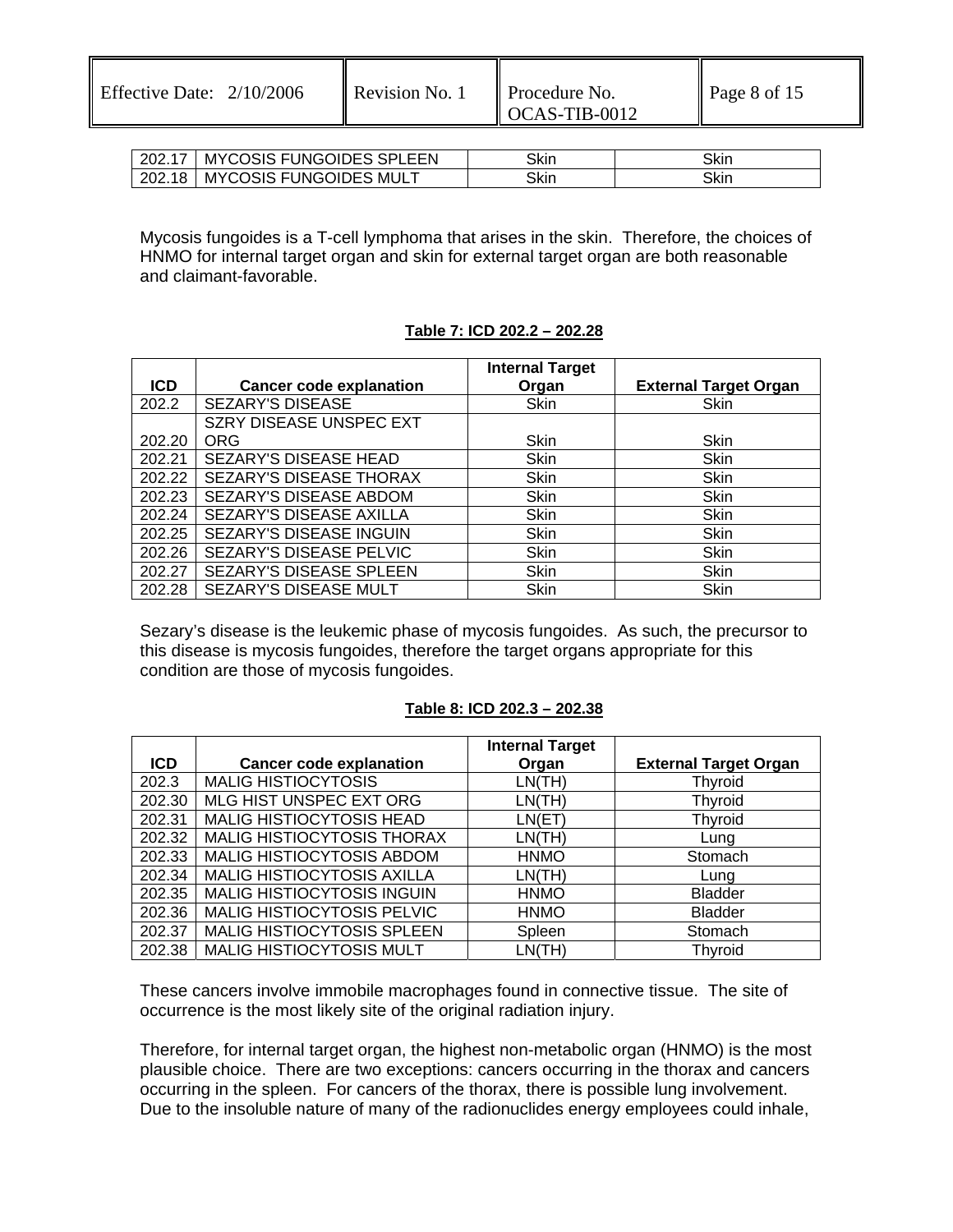| <b>Effective Date:</b> | 2/10/2006 |
|------------------------|-----------|
|------------------------|-----------|

the dose to the thoracic lymph nodes is typically higher than the dose to HNMO. The spleen is a specifically modeled organ, and should therefore be selected for cancers in this group occurring there.

For external target organ, specifically modeled surrogate organs are selected for cancers occurring in particular regions of the body. The most appropriate surrogate is chosen based primarily on anatomical location. When location alone is not sufficient to select a target (*i.e.* when more than one possible surrogate is available based on location), the surrogate with the highest dose conversion factor was chosen. The possible surrogate organs included in each region of the body are (most appropriate surrogate organ listed in **bold**): (1) head [eye, thymus, **thyroid**] (2) thorax [breast, esophagus, **lung**] (3) abdomen [colon, liver, **stomach**] (4) axilla [**lung**] (5) inguinal [**bladder**, testes] (6) pelvic [**bladder,** ovaries, uterus] (7) spleen [liver, **stomach**]. For cancers where no specific site is identified, the thyroid was chosen as the most claimantfavorable target organ.

|            |                                | <b>Internal Target</b> |                              |
|------------|--------------------------------|------------------------|------------------------------|
| <b>ICD</b> | <b>Cancer code explanation</b> | Organ                  | <b>External Target Organ</b> |
| 202.4      | LEUKEM RETICULOENDOTHEL        | Bone marrow            | Bone marrow                  |
| 202.40     | LK RTCTL UNSPEC EXT ORG        | Bone marrow            | Bone marrow                  |
| 202.41     | HAIRY-CELL LEUKEM HEAD         | Bone marrow            | Bone marrow                  |
| 202.42     | HAIRY-CELL LEUKEM THORAX       | Bone marrow            | Bone marrow                  |
| 202.43     | HAIRY-CELL LEUKEM ABDOM        | Bone marrow            | Bone marrow                  |
| 202.44     | HAIRY-CELL LEUKEM AXILLA       | Bone marrow            | Bone marrow                  |
| 202.45     | HAIRY-CELL LEUKEM INGUIN       | Bone marrow            | Bone marrow                  |
| 202.46     | HAIRY-CELL LEUKEM PELVIC       | Bone marrow            | Bone marrow                  |
| 202.47     | HAIRY-CELL LEUKEM SPLEEN       | Bone marrow            | Bone marrow                  |
| 202.48     | HAIRY-CELL LEUKEM MULT         | Bone marrow            | Bone marrow                  |

### **Table 9: ICD 202.4 – 202.48**

Leukemia is a disease process that in originates in the bone marrow. Therefore the most plausible site of original radiation injury is the bone marrow.

### **Table 10: ICD 202.5 – 202.58**

|            |                                | <b>Internal Target</b> |                              |
|------------|--------------------------------|------------------------|------------------------------|
| <b>ICD</b> | <b>Cancer code explanation</b> | Organ                  | <b>External Target Organ</b> |
| 202.5      | LETTERER-SIWE DISEASE          | LN(TH)                 | Skin                         |
| 202.50     | LTR-SIWE UNSPEC EXT ORG        | LN(TH)                 | <b>Skin</b>                  |
| 202.51     | LETTERER-SIWE DISEASE HEAD     | LN(TH)                 | Skin                         |
|            | LETTERER-SIWE DISEASE          |                        |                              |
| 202.52     | <b>THORAX</b>                  | LN(TH)                 | <b>Skin</b>                  |
|            | LETTERER-SIWE DISEASE          |                        |                              |
| 202.53     | <b>ABDOM</b>                   | LN(TH)                 | Skin                         |
|            | LETTERER-SIWE DISEASE          |                        |                              |
| 202.54     | AXILLA                         | LN(TH)                 | <b>Skin</b>                  |
|            | LETTERER-SIWE DISEASE          |                        |                              |
| 202.55     | <b>INGUIN</b>                  | LN(TH)                 | <b>Skin</b>                  |
| 202.56     | LETTERER-SIWE DISEASE          | LN(TH)                 | <b>Skin</b>                  |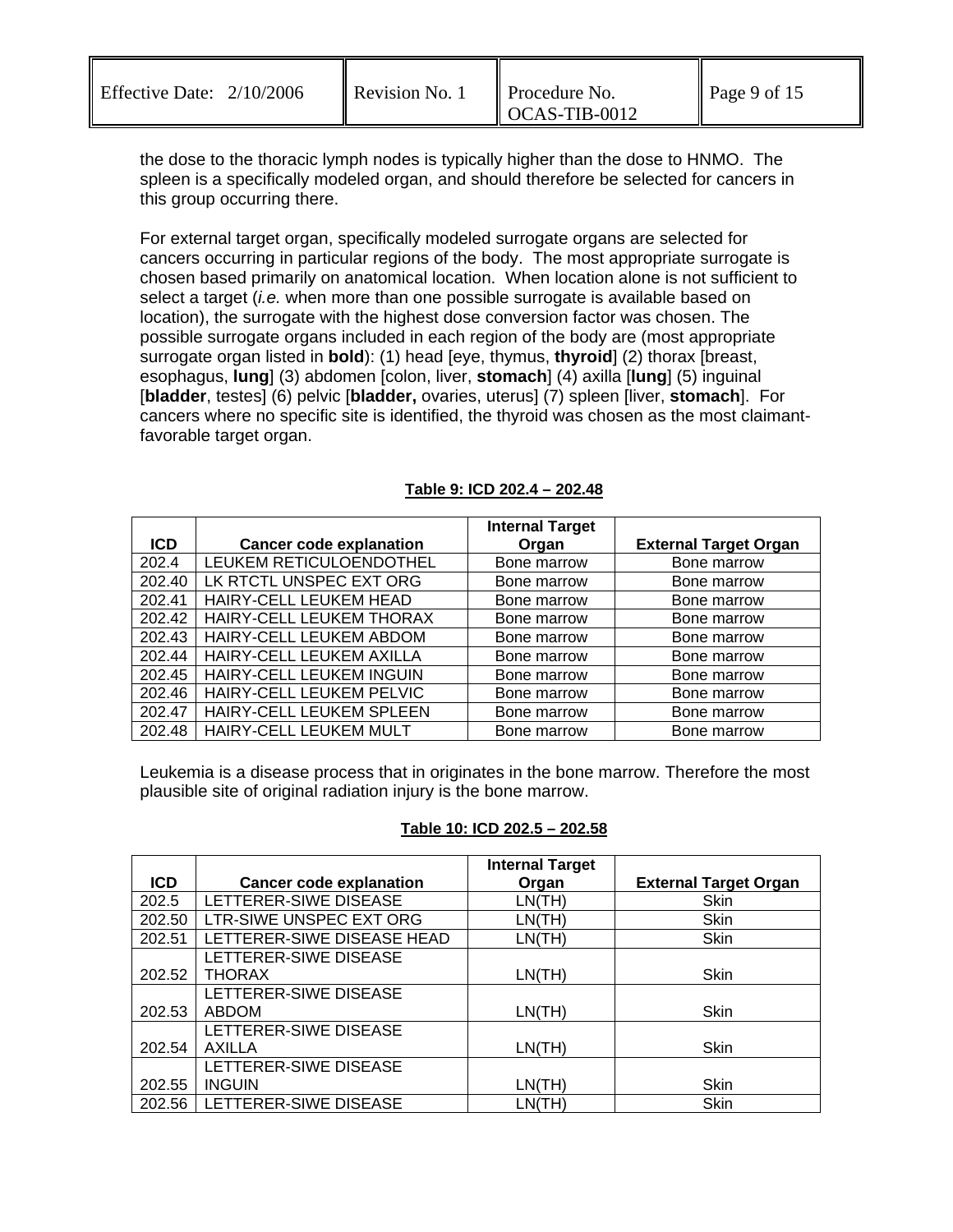Effective Date:  $2/10/2006$  Revision No. 1 Procedure No.

|        | <b>PELVIC</b>              |        |      |
|--------|----------------------------|--------|------|
|        | LETTERER-SIWE DISEASE      |        |      |
| 202.57 | <b>SPLEEN</b>              | LN(TH) | Skin |
| 202.58 | LETTERER-SIWE DISEASE MULT | LN(TH) | Skin |

Letterer-Siwe disease is an acute form of Langerhans cell (dendritic cells of the interstitial spaces of the epidermis) histiocytosis, occurring most often in children younger than three years old. The site of occurrence is most likely the site of original radiation injury, however the evidence on this is far from conclusive. It is possible that this condition is a T-cell lymphoma variant, in which case, the site of occurrence would not necessarily be the site of original radiation injury. In light of this uncertainty, the claimant-favorable assumptions in this case are thoracic lymph nodes for internal target organ, and skin for external target organ.

|        |                                | <b>Internal Target</b> |                              |
|--------|--------------------------------|------------------------|------------------------------|
| ICD.   | <b>Cancer code explanation</b> | Organ                  | <b>External Target Organ</b> |
| 202.6  | <b>MALIG MAST CELL TUMORS</b>  | LN(TH)                 | <b>Thyroid</b>               |
| 202.60 | MALIG MAST UNSPEC EXT ORG      | LN(TH)                 | <b>Thyroid</b>               |
| 202.61 | MALIG MASTOCYTOSIS HEAD        | LN(ET)                 | <b>Thyroid</b>               |
| 202.62 | MALIG MASTOCYTOSIS THORAX      | LN(TH)                 | Lung                         |
| 202.63 | MALIG MASTOCYTOSIS ABDOM       | <b>HNMO</b>            | Stomach                      |
| 202.64 | MALIG MASTOCYTOSIS AXILLA      | LN(TH)                 | Lung                         |
| 202.65 | MALIG MASTOCYTOSIS INGUIN      | <b>HNMO</b>            | <b>Bladder</b>               |
| 202.66 | MALIG MASTOCYTOSIS PELVIC      | <b>HNMO</b>            | <b>Bladder</b>               |
| 202.67 | MALIG MASTOCYTOSIS SPLEEN      | Spleen                 | Stomach                      |
| 202.68 | MALIG MASTOCYTOSIS MULT        | LN(TH)                 | <b>Thyroid</b>               |

### **Table 11: ICD 202.6 – 202.68**

These cancers involve the cells that make up the lymph nodes themselves. The site of occurrence is the most likely site of the original radiation injury.

Therefore, for internal target organ, the highest non-metabolic organ (HNMO) is the most plausible choice. There are three exceptions: cancers occurring in the thorax, head, and spleen. Lymph nodes in the thorax and spleen are specifically modeled [LN(TH) and LN(ET), respectively]. The spleen is a specifically modeled organ, and should therefore be selected for cancers in this group occurring there.

For external target organ, specifically modeled surrogate organs are selected for cancers occurring in particular regions of the body. The most appropriate surrogate is chosen based primarily on anatomical location. When location alone is not sufficient to select a target (*i.e.* when more than one possible surrogate is available based on location), the surrogate with the highest dose conversion factor was chosen. The possible surrogate organs included in each region of the body are (most appropriate surrogate organ listed in **bold**): (1) head [eye, thymus, **thyroid**] (2) thorax [breast, esophagus, **lung**] (3) abdomen [colon, liver, **stomach**] (4) axilla [**lung**] (5) inguinal [**bladder**, testes] (6) pelvic [**bladder,** ovaries, uterus] (7) spleen [liver, **stomach**]. For cancers where no specific site is identified, the thyroid was chosen as the most claimantfavorable target organ.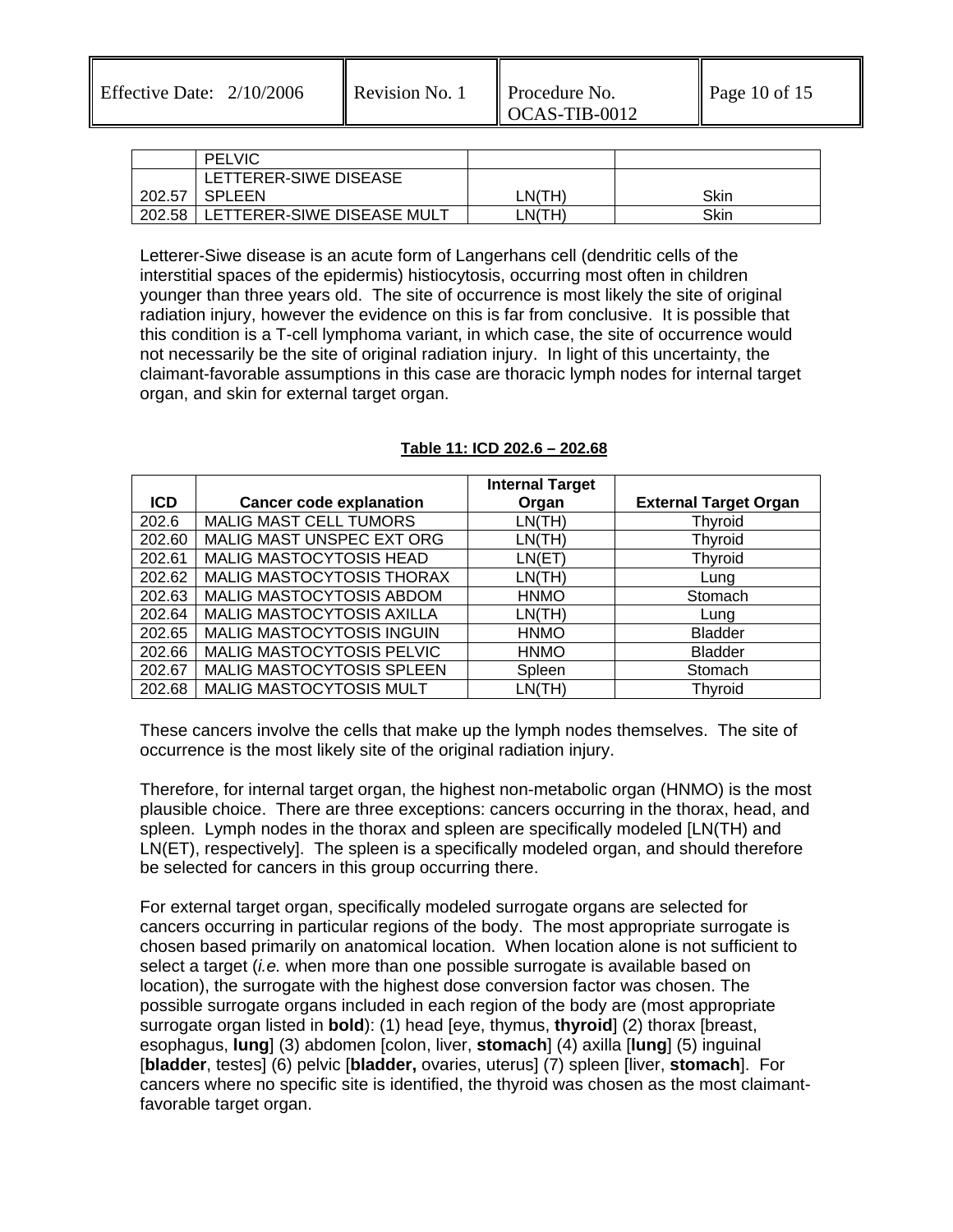#### **Table 12: ICD 202.8 – 202.98**

|            |                                | <b>Internal Target</b> |                              |
|------------|--------------------------------|------------------------|------------------------------|
| <b>ICD</b> | <b>Cancer code explanation</b> | Organ                  | <b>External Target Organ</b> |
| 202.8      | <b>LYMPHOMAS NEC</b>           | LN(TH)                 | Thymus/Lung                  |
| 202.80     | OTHER LYMP UNSPEC EXT ORG      | LN(TH)                 | Thymus/Lung                  |
| 202.81     | LYMPHOMAS NEC HEAD             | LN(TH)                 | Thymus/Lung                  |
| 202.82     | LYMPHOMAS NEC THORAX           | LN(TH)                 | Thymus/Lung                  |
| 202.83     | <b>LYMPHOMAS NEC ABDOM</b>     | LN(TH)                 | Thymus/Lung                  |
| 202.84     | LYMPHOMAS NEC AXILLA           | LN(TH)                 | Thymus/Lung                  |
| 202.85     | <b>LYMPHOMAS NEC INGUIN</b>    | LN(TH)                 | Thymus/Lung                  |
| 202.86     | <b>LYMPHOMAS NEC PELVIC</b>    | LN(TH)                 | Thymus/Lung                  |
| 202.87     | LYMPHOMAS NEC SPLEEN           | LN(TH)                 | Thymus/Lung                  |
| 202.88     | <b>LYMPHOMAS NEC MULT</b>      | LN(TH)                 | Thymus/Lung                  |
| 202.9      | MALIG NEO LYM/HIST TIS NEC     | LN(TH)                 | Thymus/Lung                  |
| 202.90     | UNSPEC LYM UNSPEC EXT ORG      | LN(TH)                 | Thymus/Lung                  |
| 202.91     | LYMPHOID MALIG NEC HEAD        | LN(TH)                 | Thymus/Lung                  |
| 202.92     | LYMPHOID MALIG NEC THORAX      | LN(TH)                 | Thymus/Lung                  |
| 202.93     | LYMPHOID MALIG NEC ABDOM       | LN(TH)                 | Thymus/Lung                  |
| 202.94     | LYMPHOID MALIG NEC AXILLA      | LN(TH)                 | Thymus/Lung                  |
| 202.95     | LYMPHOID MALIG NEC INGUIN      | LN(TH)                 | Thymus/Lung                  |
| 202.96     | LYMPHOID MALIG NEC PELVIC      | LN(TH)                 | Thymus/Lung                  |
| 202.97     | LYMPHOID MALIG NEC SPLEEN      | LN(TH)                 | Thymus/Lung                  |
| 202.98     | LYMPHOID MALIG NEC MULT        | LN(TH)                 | Thymus/Lung                  |

\* The external target organ should be lung if the lymphoma is known to be a B-cell variety, or thymus if the lymphoma is known to be a T-cell variety or if the variety is unknown.

These are B-cell or T-cell lymphomas. As such, the site of occurrence is not necessarily the site of original radiation injury. Furthermore, the site listed may not actually be the site of occurrence. Rather, it is common to list the site of the biopsy, which is selected based on convenience and ease of access, rather than the site of primary involvement.

The main reason for selecting thoracic lymph nodes as the target organ for internal exposures and lung as the target for external exposures is that due to the insoluble nature of many of the radionuclides energy employees could inhale, the dose to thoracic lymph nodes is typically higher than the dose to other organs, and this represents a plausible target organ choice.

The thymus is selected as the target organ for external exposures. The main justification for this selection is that the thymus is a plausible site of original radiation injury for T-cell lymphomas. If the cancer is known to be a B-cell lymphoma, the lung is a more plausible choice. However, in the absence of this determination, the thymus is more claimant-favorable (*i.e.* the dose conversion factor, and therefore resultant organ dose is higher for the thymus than for the lung).

#### **Table 13: ICD 203 – 203.01**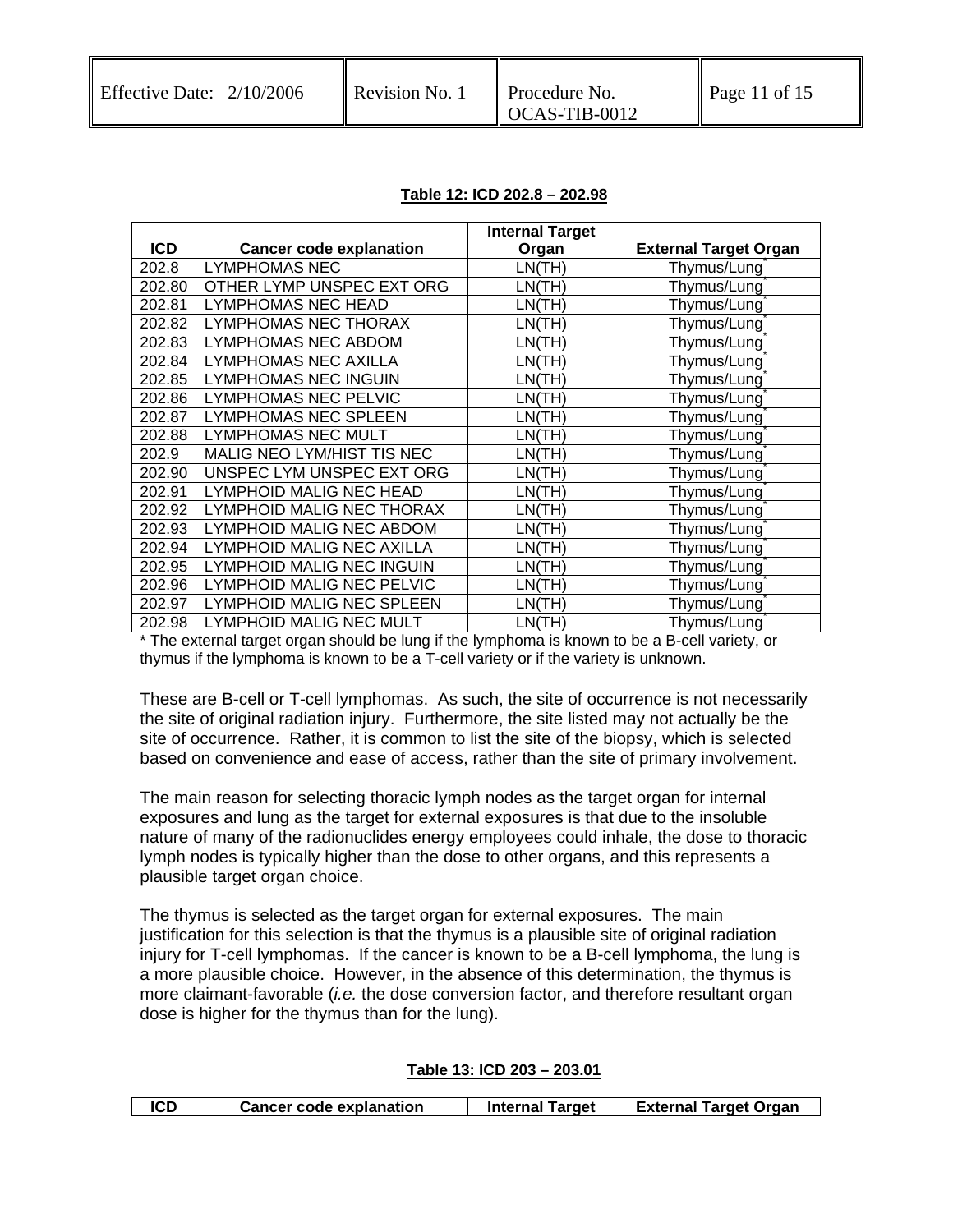Effective Date:  $2/10/2006$  Revision No. 1 Procedure No.

|        |                          | Organ       |             |
|--------|--------------------------|-------------|-------------|
| 203    | MULTIPLE MYELOMA ET AL   | Bone marrow | Bone marrow |
| 203.0  | MULTIPLE MYELOMA         | Bone marrow | Bone marrow |
| 203.00 | MULT MYELM W/O REMISSION | Bone marrow | Bone marrow |
| 203.01 | MULT MYELM W/REMISSION   | Bone marrow | Bone marrow |

Multiple myeloma is a disease process that in the vast majority of cases is confined to the bone marrow. Therefore the most plausible site of original radiation injury is the bone marrow.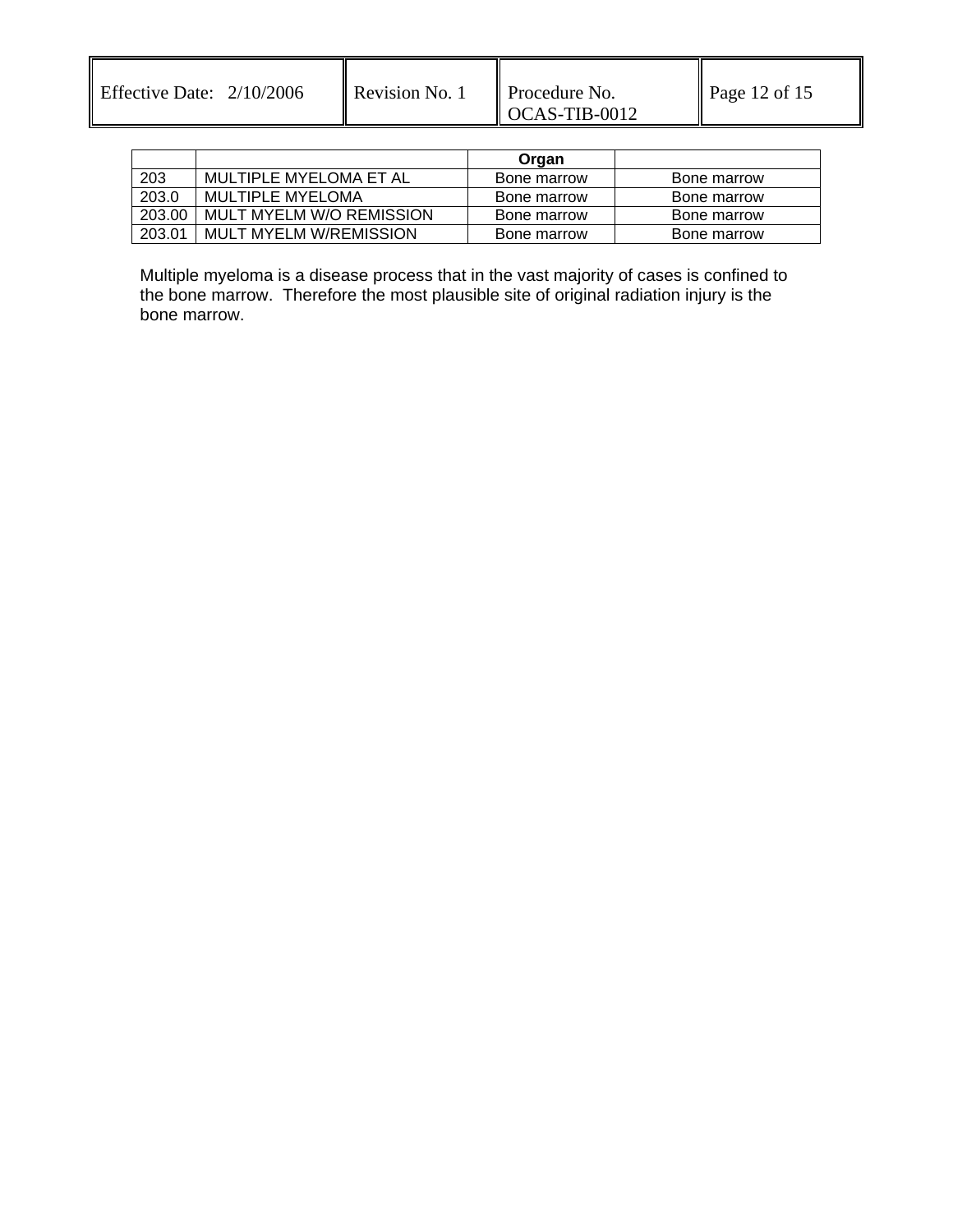# **Table 14: ICD 203.1 – 208.91**

|                    |                                  | <b>Internal Target</b> |                              |
|--------------------|----------------------------------|------------------------|------------------------------|
| <b>ICD</b>         | <b>Cancer code explanation</b>   | Organ                  | <b>External Target Organ</b> |
| 203.1              | PLASMA CELL LEUKEMIA             | Bone marrow            | Bone marrow                  |
| 203.10             | PLSM CELL LEUK W/O REMISSON      | Bone marrow            | Bone marrow                  |
| 203.11             | PLSM CELL LEUK W/REMISS          | Bone marrow            | Bone marrow                  |
|                    | IMMUNOPROLIFERAT NEOPLASM        |                        |                              |
| 203.8              | <b>NEC</b>                       | Bone marrow            | Bone marrow                  |
|                    | OTHER IMNPRFL NPL W/O            |                        |                              |
| 203.80             | <b>REMISS</b>                    | Bone marrow            | Bone marrow                  |
| 203.81             | OTHER IMNPRFL NPL W/REMISS       |                        |                              |
| 204                | <b>LYMPHOID LEUKEMIA</b>         | Bone marrow            | Bone marrow                  |
| $\overline{2}04.0$ | <b>ACUTE LYMPHOID LEUKEMIA</b>   | Bone marrow            | Bone marrow                  |
| 204.00             | <b>ACT LYM LEUK W/O REMISS</b>   | Bone marrow            | Bone marrow                  |
| 204.01             | <b>ACT LYM LEUK W/REMISS</b>     | Bone marrow            | Bone marrow                  |
| 204.1              | CHRONIC LYMPHOID LEUKEMIA        | Bone marrow            | Bone marrow                  |
|                    | CHRONIC LYM LEUK W/O             |                        |                              |
| 204.10             | <b>REMISSION</b>                 | Bone marrow            | Bone marrow                  |
|                    | <b>CHRONIC LYM LEUK</b>          |                        |                              |
| 204.11             | <b>W/REMISSION</b>               | Bone marrow            | Bone marrow                  |
| 204.2              | SUBACUTE LYMPHOID LEUKEMIA       | Bone marrow            | Bone marrow                  |
| 204.20             | SBAC LYM LEUK W/O REMISS         | Bone marrow            | Bone marrow                  |
| 204.21             | <b>SBAC LYM LEUK W/REMISS</b>    | Bone marrow            | Bone marrow                  |
| 204.8              | LYMPHOID LEUKEMIA NEC            | Bone marrow            | Bone marrow                  |
| 204.80             | OTHER LYM LEUK W/O REMISS        | Bone marrow            | Bone marrow                  |
| 204.81             | OTHER LYM LEUK W/REMISS          | Bone marrow            | Bone marrow                  |
| 204.9              | LYMPHOID LEUKEMIA NOS            | Bone marrow            | Bone marrow                  |
| 204.90             | UNS LYM LEUK W/O REMISS          | Bone marrow            | Bone marrow                  |
| 204.91             | UNS LYM LEUK W/REMISS            | Bone marrow            | Bone marrow                  |
| 205                | <b>MYELOID LEUKEMIA</b>          | Bone marrow            | Bone marrow                  |
| 205.0              | <b>ACUTE MYELOID LEUKEMIA</b>    | Bone marrow            | Bone marrow                  |
| 205.00             | <b>ACT MYL LEUK W/O REMISS</b>   | Bone marrow            | Bone marrow                  |
| 205.01             | <b>ACT MYL LEUK W/REMISS</b>     | Bone marrow            | Bone marrow                  |
| 205.1              | <b>CHRONIC MYELOID LEUKEMIA</b>  | Bone marrow            | Bone marrow                  |
| 205.10             | CHRONIC MYL LEUK W/O REMISS      | Bone marrow            | Bone marrow                  |
| 205.11             | <b>CHRONIC MYL LEUK W/REMISS</b> | Bone marrow            | Bone marrow                  |
| 205.2              | SUBACUT MYELOID LEUKEMIA         | Bone marrow            | Bone marrow                  |
| 205.20             | SBAC MYL LEUK W/O REMISS         | Bone marrow            | Bone marrow                  |
| 205.21             | <b>SBAC MYL LEUK W/REMISS</b>    | Bone marrow            | Bone marrow                  |
| 205.3              | <b>MYELOID SARCOMA</b>           | Bone marrow            | Bone marrow                  |
| 205.30             | <b>MYL SRCOMA W/O REMISS</b>     | Bone marrow            | Bone marrow                  |
| 205.31             | <b>MYL SRCOMA W/REMISS</b>       | Bone marrow            | Bone marrow                  |
| 205.8              | <b>MYELOID LEUKEMIA NEC</b>      | Bone marrow            | Bone marrow                  |
| 205.80             | OTHER MYL LEUK W/O REMISS        | Bone marrow            | Bone marrow                  |
| 205.81             | OTHER MYL LEUK W/REMISS          | Bone marrow            | Bone marrow                  |
| 205.9              | <b>MYELOID LEUKEMIA NOS</b>      | Bone marrow            | Bone marrow                  |
| 205.90             | UNS MYL LEUK W/O REMISS          | Bone marrow            | Bone marrow                  |
| 205.91             | UNS MYL LEUK W/REMISS            | Bone marrow            | Bone marrow                  |
| 206                | MONOCYTIC LEUKEMIA               |                        |                              |
| 206.0              | ACUTE MONOCYTIC LEUKEMIA         | Bone marrow            | Bone marrow                  |
| 206.00             | ACT MONO LEUK W/O REMISS         | Bone marrow            | Bone marrow                  |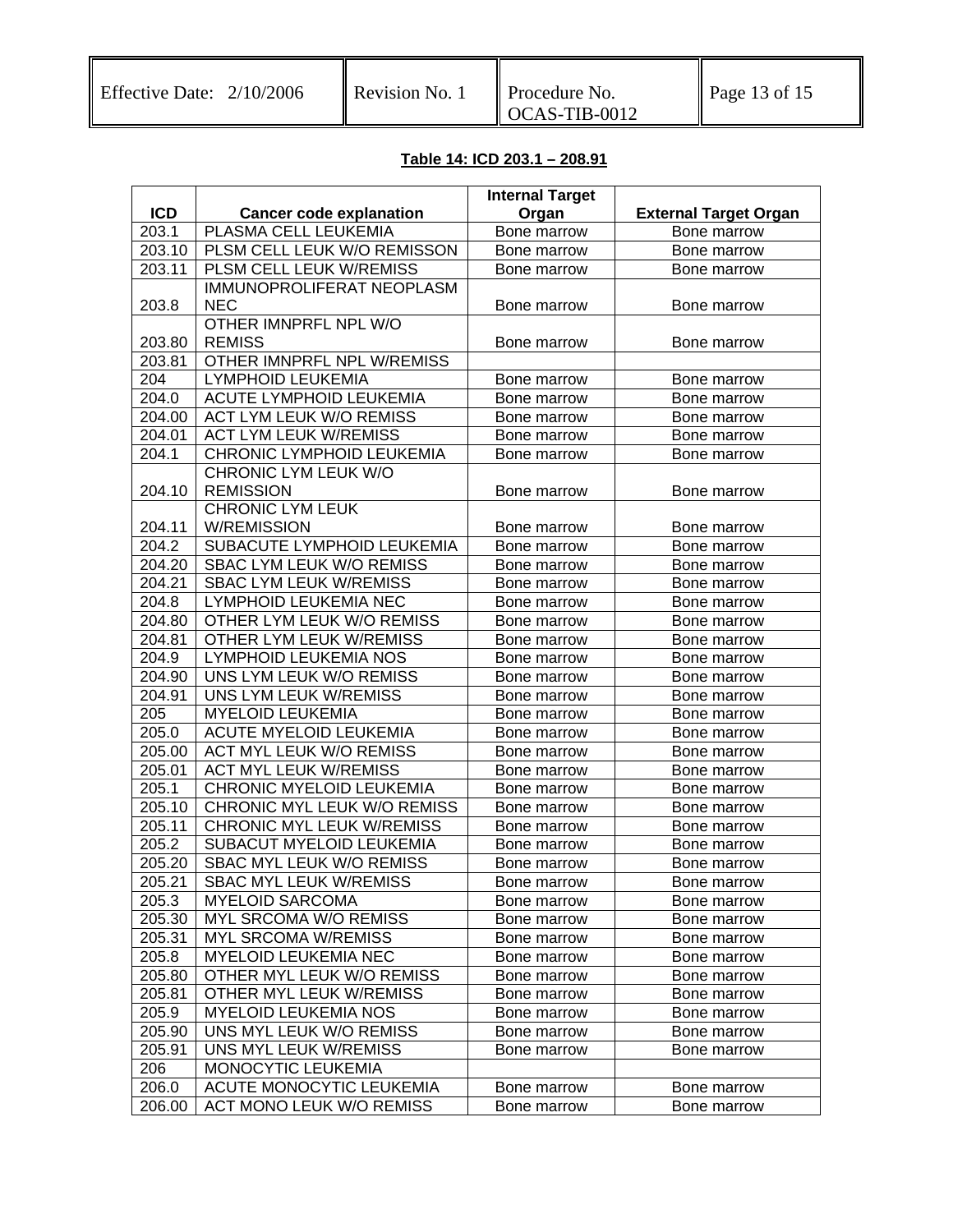Effective Date:  $2/10/2006$  Revision No. 1

| 206.01 | <b>ACT MONO LEUK W/REMISS</b>                          | Bone marrow                | Bone marrow                |
|--------|--------------------------------------------------------|----------------------------|----------------------------|
|        | <b>CHRONIC MONOCYTIC</b>                               |                            |                            |
| 206.1  | <b>LEUKEMIA</b>                                        | Bone marrow                | Bone marrow                |
|        | CHRONIC MONO LEUK W/O                                  |                            |                            |
| 206.10 | <b>REMISS</b>                                          | Bone marrow                | Bone marrow                |
| 206.11 | <b>CHRONIC MONO LEUK W/REMISS</b>                      | Bone marrow                | Bone marrow                |
| 206.2  | SUBAC MONOCYTIC LEUKEMIA                               | Bone marrow                | Bone marrow                |
|        | SUBACUTE MONO LEUK W/O                                 |                            |                            |
| 206.20 | <b>REMISS</b>                                          | Bone marrow                | Bone marrow                |
|        | SUBACUTE MONO LEUK                                     |                            |                            |
| 206.21 | <b>W/REMISS</b>                                        | Bone marrow                | Bone marrow                |
| 206.8  | MONOCYTIC LEUKEMIA NEC                                 | Bone marrow                | Bone marrow                |
| 206.80 | OTHER MONO LEUK W/O REMISS                             | Bone marrow                | Bone marrow                |
| 206.81 | OTHER MONO LEUK W/REMISS                               | Bone marrow                | Bone marrow                |
| 206.9  | MONOCYTIC LEUKEMIA NOS                                 | Bone marrow                | Bone marrow                |
| 206.90 | UNS MONO LEUK W/O REMISS                               | Bone marrow                | Bone marrow                |
| 206.91 | UNS MONO LEUK W/REMISS                                 | Bone marrow                | Bone marrow                |
| 207    | <b>OTHER SPECIFIED LEUKEMIA</b>                        | Bone marrow                | Bone marrow                |
| 207.0  | <b>ACUTE ERYTHREMIA</b>                                | Bone marrow                | Bone marrow                |
| 207.00 | <b>ACT ERTH/ERYLK W/O REMISS</b>                       | Bone marrow                | Bone marrow                |
| 207.01 | <b>ACT ERTH/ERYLK W/REMISS</b>                         | Bone marrow                | Bone marrow                |
| 207.1  | <b>CHRONIC ERYTHREMIA</b>                              | Bone marrow                | Bone marrow                |
|        | <b>CHRONIC ERYTHRM W/O</b>                             |                            |                            |
| 207.10 | <b>REMISION</b>                                        | Bone marrow                | Bone marrow                |
| 207.11 | <b>CHRONIC ERYTHRM W/REMISION</b>                      | Bone marrow                | Bone marrow                |
| 207.2  | MEGAKARYOCYTIC LEUKEMIA                                | Bone marrow                | Bone marrow                |
| 207.20 | MGKRYCYT LEUK W/O REMISS                               | Bone marrow                | Bone marrow                |
| 207.21 | <b>MGKRYCYT LEUK W/REMISS</b>                          | Bone marrow                | Bone marrow                |
| 207.8  | SPECIFIED LEUKEMIA NEC                                 | Bone marrow                | Bone marrow                |
| 207.80 | OTHER SPF LEUK W/O REMISS                              | Bone marrow                | Bone marrow                |
| 207.81 | OTHER SPF LEUK W/REMSION                               | Bone marrow                | Bone marrow                |
|        | LEUKEMIA-UNSPECIF CELL                                 | Bone marrow                | Bone marrow                |
| 208.0  | ACT LEUK UNS CL W/O REMISS                             | Bone marrow                | Bone marrow                |
| 208.00 | ACT LEUK UNS CL W/O REMISS                             | Bone marrow                | Bone marrow                |
| 208.01 | <b>ACT LEUK UNS CL W/REMISS</b>                        | Bone marrow                | Bone marrow                |
| 208.1  | <b>CHRONIC LEUKEMIA NOS</b><br>CHRONIC LEUK UNS CL W/O | Bone marrow                | Bone marrow                |
|        |                                                        |                            |                            |
| 208.10 | <b>REMISS</b><br><b>CHRONIC LEUK UNS CL</b>            | Bone marrow                | Bone marrow                |
| 208.11 | <b>W/REMISS</b>                                        |                            |                            |
| 208.2  | SUBACUTE LEUKEMIA NOS                                  | Bone marrow<br>Bone marrow | Bone marrow<br>Bone marrow |
|        | SUBACUTE LEUKEMIA UNS CL                               |                            |                            |
| 208.21 | <b>W/REMISSION</b>                                     | Bone marrow                | Bone marrow                |
| 208.8  | LEUKEMIA-UNSPEC CELL NEC                               | Bone marrow                | Bone marrow                |
|        | OTHER LEUK UNS CL W/O                                  |                            |                            |
| 208.80 | <b>REMISSION</b>                                       | Bone marrow                | Bone marrow                |
|        | OTHER LEUK UNS CL                                      |                            |                            |
| 208.81 | <b>W/REMISSION</b>                                     | Bone marrow                | Bone marrow                |
| 208.9  | LEUKEMIA-UNSPEC CELL NOS                               | Bone marrow                | Bone marrow                |
|        | OTHER LEUK NOS W/O                                     |                            |                            |
| 208.90 | <b>REMISSION</b>                                       | Bone marrow                | Bone marrow                |
| 208.91 | OTHER LEUK NOS W/REMISSION                             | Bone marrow                | Bone marrow                |